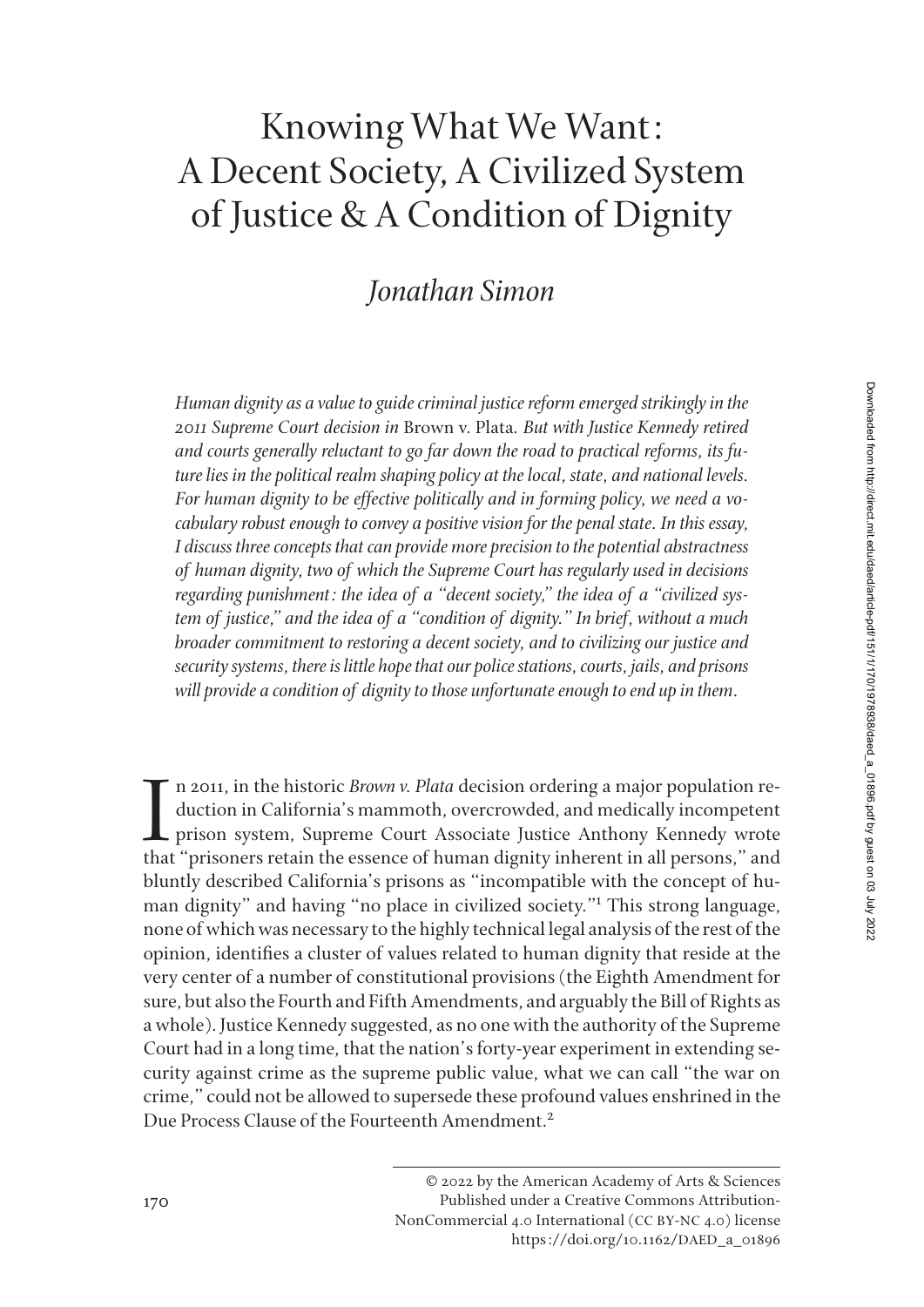Justice Kennedy has retired from the Court and, in the hands of his successors, the fate of his constitutional dignity jurisprudence is unclear. This essay is devoted to the view that reimagining our institutions and practices of security through the concept of human dignity remains not only possible but a more urgent priority than ever. As significant reforms happen in state legislatures (California's flawed bail reform law, for example), it becomes more vital than ever to define what values we want to see affirmed in what will undoubtedly, for some time to come, be seen as reformed and dignified institutions of security (whatever the truth or their practice). Just as vitally, that conversation must come from the bottom as well as the top of the American power structure: from the communities most criminalized and punished during the war on crime, from city and county governments, and from lower courts. It will have to be a movement in what is sometimes called "civil society," as well as within the institutions themselves that make up the system of justice.

Whatever I may have written in some of the exuberant passages in *Mass Incarceration on Trial*, my book on *Brown v. Plata*, it was never realistic to believe that the U.S. Supreme Court would end mass incarceration root and branch any more than it did slavery or Jim Crow, let alone Northern-style urban segregation.<sup>3</sup> Supreme Court decisions are but signals in complex systems of politics and policy-making. If there is a reason for optimism, it is because hunger for the dignity that Justice Kennedy spoke of is radiating through our society, both from its young and its newly old. It has infused the transformation in social attitudes and laws regarding same sex marriage and parenting. It is visible in every new building in the United States in the form of ADA-compliant bathrooms and access that make it possible for people with disabilities to live whole and fully integrated lives. We hear it today at the top of the political structure in the dramatic calls for "Medicare for All" and a "Green New Deal" in Congress.

The *system of justice*, the term I use in this essay for the agencies through which the state exercises its authority to police and punish crime, what we commonly call "criminal justice," must become part of this dignity revolution. The demand for security that respects human dignity is, in fact, loud and clear today in the social movements emerging against mass incarceration and the forms of security it comprises. This includes the Black Lives Matter movement, the organized work of the formerly incarcerated, All of Us or None, and the astounding hunger strike movement in the California prisons that helped break the back of long-term solitary confinement in California.

But if the Supreme Court will not likely grant us security with a dignitycompatible security and justice system, we will have to learn to demand it from the democratic branches of our political system.4 To do so, we will need a vocabulary robust enough to convey our affirmative desires for security. In this essay, I want to connect three ideas with roots in the Supreme Court's dignity jurispru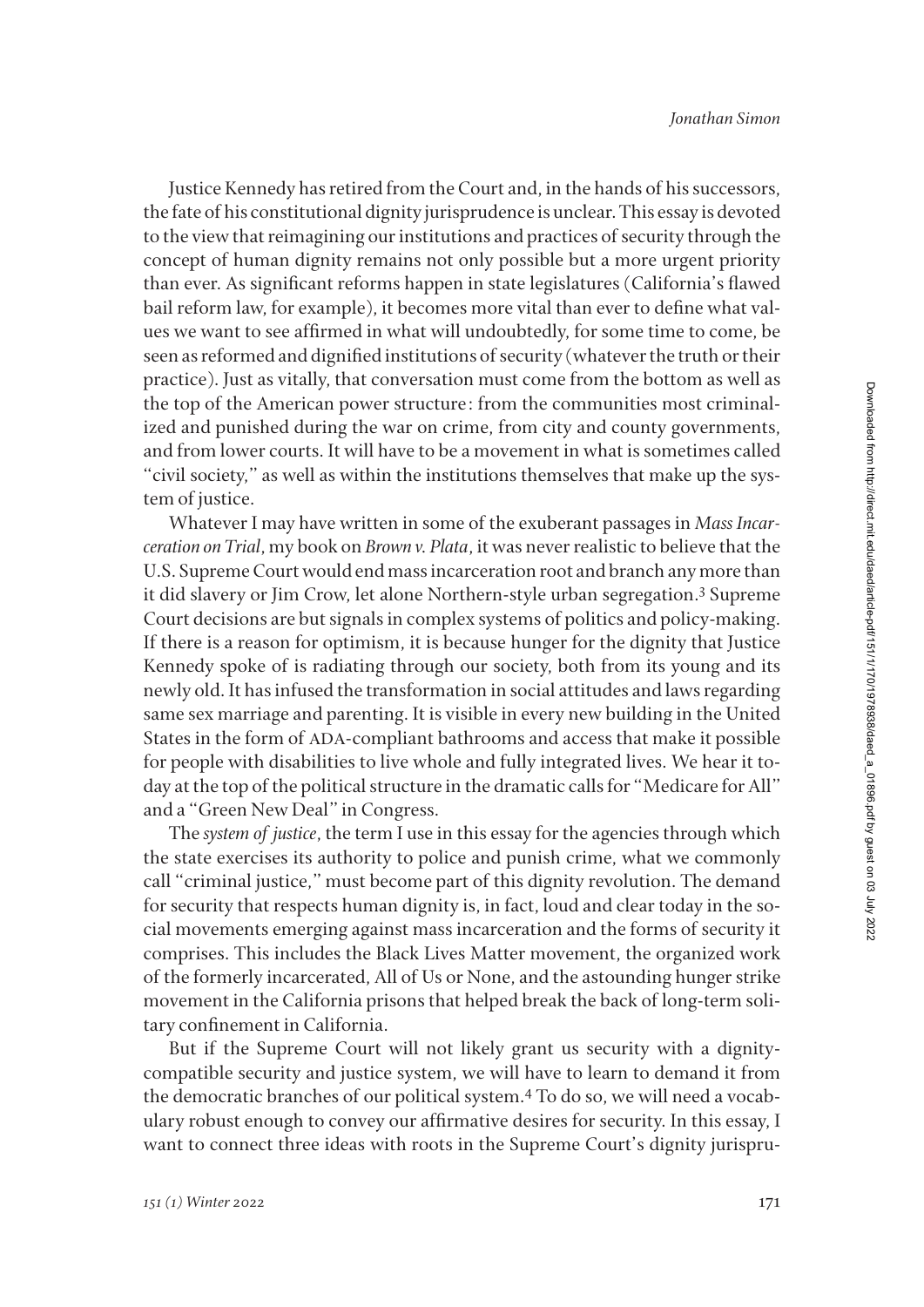dence that can help illustrate the lateral relations between social relations and institutions (like the labor market), the system of justice in all its prolix complexity (not a system), and the dignity of individuals whom we too often place alone at the center of the concept of dignity, as if they were demigods.

When Justice Kennedy talked about dignity in prisons, he also invoked the concept of a *civilized society*. The modern Court has also invoked society as the source of "evolving standards of decency" in other Eighth Amendment decisions and "legitimate expectations of privacy" in its Fourth Amendment jurisprudence. I will say more about the meaning of these concepts in the legal realm, and how to cash them out in the currency of politics, but let me begin by stating them.

One cannot assure that prisons (and police custody and other sites of security) preserve the essential human dignity of the people in their jurisdiction at the point of delivery alone. It takes a complex and sustained commitment that begins well before custody: it is achieved (if it is at all) in the mission definition, training, and evaluation of the workers who make up the system of justice.

It starts with a *decent society*, one that is already generally committed to preserving human dignity and does so affirmatively through such institutions as the labor market (as a source not simply of income but rights), the welfare system, public education, and public health care. A society ready to abandon human dignity for security at any price is not one that can sustain the profound reworking of the system of justice that we need. Without a revival of a broader commitment to a decent society (of which Obamacare is a striking example), there are not enough federal judges in the country to protect human dignity at the point of custody.

A decent society demands what legal scholars Ian Loader and Neil Walker have called *civilized security*.<sup>5</sup> But how can such a society know what kind of security it is getting? And how can a state that, even in good faith, seeks to deliver civilized security organize itself to incorporate the many people who now live outside the institutions of the decent society (and sometimes literally outside)? I borrow the phrase *condition of dignity* from an interview with a brave French mayor who has responded to the flow of mostly African immigrants through his town, a flow that he has no political control over and that was creating homelessness on the streets of his city, by creating a dormitory and resource center in which, for as long as the migrants remain in his city, they will be in a "condition of dignity." Most of our system of justice in the United States is based at the state and local levels and is funded and organized by a patchwork of different agencies answering to different bits of democratic accountability. Thus, the work of civilizing security will have to come from the bottom and rely on local agencies under local political pressure to use its resources and powers creatively to assure that anyone passing through their cities and towns can be assured they will be in a condition of dignity.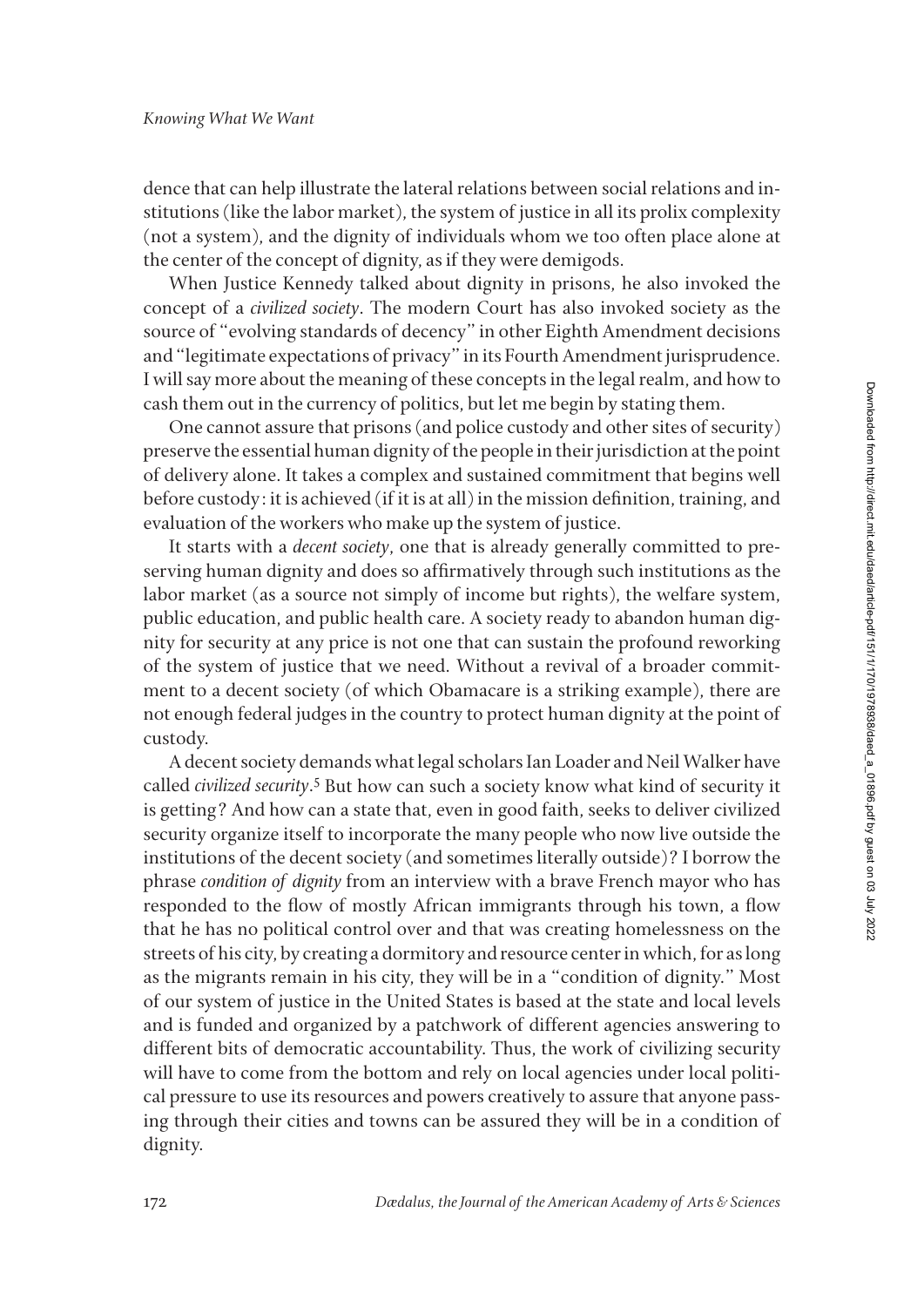$\bigcap$  ince Jeremy Bentham articulated his principle of "least eligibility," students of security have recognized that the conditions of prisoners and other people in custody are inevitably tied to and limited by the least good conditions outside of custody.6 Otherwise, Bentham noted, the whole logic of deterrence would be reversed for those "least eligible" outside of custody. This was observed in Dublin's main jail at the height of the mid-nineteenth-century famine, when some committed crimes in order to be sent to jail for its guarantee of food.7

For many in the public, to the extent they know the case at all, the premise of the Supreme Court in *Brown v. Plata* that prisoners have a right to adequate medical care seems perverse or paradoxical in a society that fails to provide health coverage to all of its free citizens. The legal basis of the state's obligation to provide for those it segregates is clear enough–public isolation of the prisoner incurs public responsibility to provide what otherwise would be available (or close enough)– but the threat of least eligibility remains. Although it never appears by name in *Brown v. Plata*, it is not hard to imagine that the justices were aware of the controversial package of health insurance expansions and regulations that was already making its way toward the Supreme Court (which would grant certiorari in a relevant case at the beginning of the fall term following *Plata*). Whether coincidental or not, the Supreme Court's highlighting of the problem of prison health care at a moment when the government had just enacted the largest expansion of the welfare state in general, and health care in particular, in a generation is highly fitting. Many of the people who would have gone to medically incompetent prisons before *Plata* passed through local jails where they signed up for community-based health care under the Affordable Care Act, saving the person from incarceration and the system from unsustainable costs of delivering health care in highly overcrowded prisons.

It is not alone through least eligibility that the condition of the poor and disadvantaged in society more broadly relates to the well-being of people in the custody of the system of justice. By creating rights consciousness and facilitating organization, the social institutions of the good society–labor markets (including the rights and protections that come with advanced regulated labor markets), welfare entitlements, and health care–insulate people from being identified as security threats and allow those who have left the custody of the system of justice to reintegrate. This is what, borrowing from two great books, <sup>8</sup> I term the *decent society*, by which I mean, specifically, societies that value the dignity of their members and act on that through regulated labor markets, civil rights laws, and welfare institutions. Only a decent society would value civilized security over that which might be as effective but for its negative effects on outsider groups. Only a civilized security institution can reliably deliver a dignified condition in custody.

It is no secret that America's decent society, and those labor market and welfare institutions I have referenced, has been reduced by a complex of bipartisan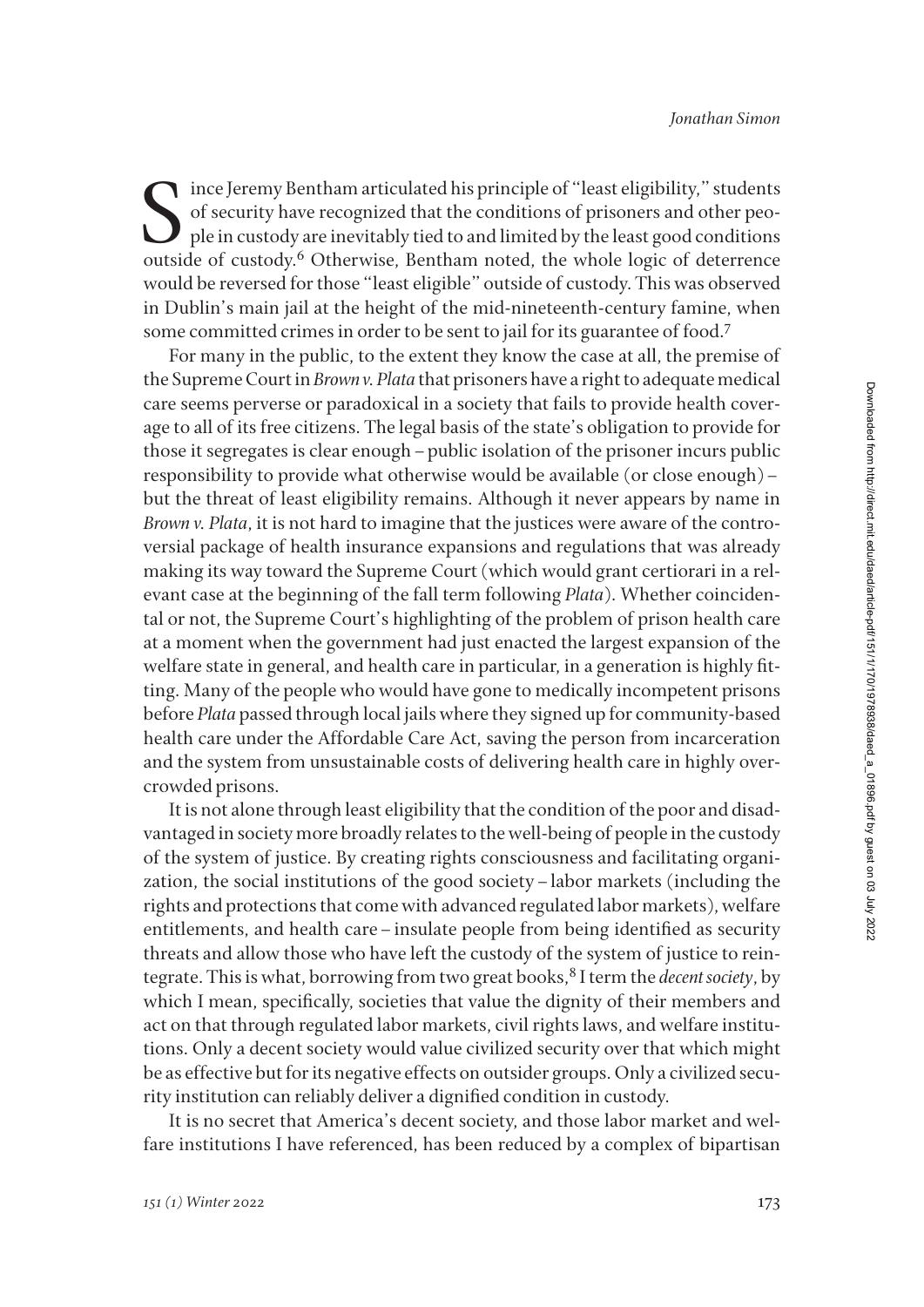policies that could be described as neoliberal in tenure but have led directly to less regulated labor markets, less civil rights enforcement, and reduced welfare benefits. In the final stages of World War II, President Roosevelt promised to spend his fourth and presumably final term delivering a second Bill of Rights to Americans at home, one that included an enhanced set of welfare and labor market protections. In the mid-1960s, at the height of U.S. economic growth, President Johnson envisioned a "Great Society" that would use its enormous economic strength to drain the deep pockets of poverty remaining in American society. His successor, Richard Nixon, promised a more economically responsible model of welfare, but one just as deeply committed to creating a decent floor under American families (through a guaranteed annual income).

The story is familiar. The disorienting combination of high inflation and unemployment in the 1970s brought an end to visions of growing labor regulations, civil rights, or welfare. Under Ronald Reagan's version of populism, both welfare and labor regulations got turned into enemies of the common worker, who would thrive more in an unregulated economy, no longer burdened by sustaining the unproductive. President Clinton made it bipartisan in the 1990s, signing laws toughening sentences, subsidizing police forces, and reducing civil rights access to the courts for prisoners, while at the same time ending income support for poor families as a national entitlement.

Few doubt the relationship between this general reshaping of welfare and work, on the one hand, and new aggressive policing and prison policies, sometimes shorthanded as neoliberal penalty, on the other. Harsh punishment has been part of a larger makeover of the social world of the poor in which the (never generous) reach of labor laws, civil rights laws, and welfare benefits has been diminished, severely limiting access to those caught up in the system of justice or leaving it.9

But, critically, the declines in the decent society have now been recognized by activists, researchers, and an increasing number of policy-makers and members of the public and, in some cases, are starting to be reversed.10 We have already mentioned the Affordable Care Act, which, in those states that have expanded Medicaid under its provisions, touches on virtually everyone incarcerated, and many of those arrested, on an annual basis. The health care crisis inside prisons will continue to grow as the stock of prisoners ages and the prevalence of chronic illnesses among them increases. The availability of meaningful health care on the outside will ultimately help states move people out of incarceration. Similar societal fixes for contemporary housing and income insecurity are imaginable, as is support for extending those benefits to those who have had contact with the system of justice and especially the formerly incarcerated, who face high risks of homelessness and unemployment.

Another area in which health care institutions of the decent society can diminish the likelihood of being in custody is mental health care. While there may have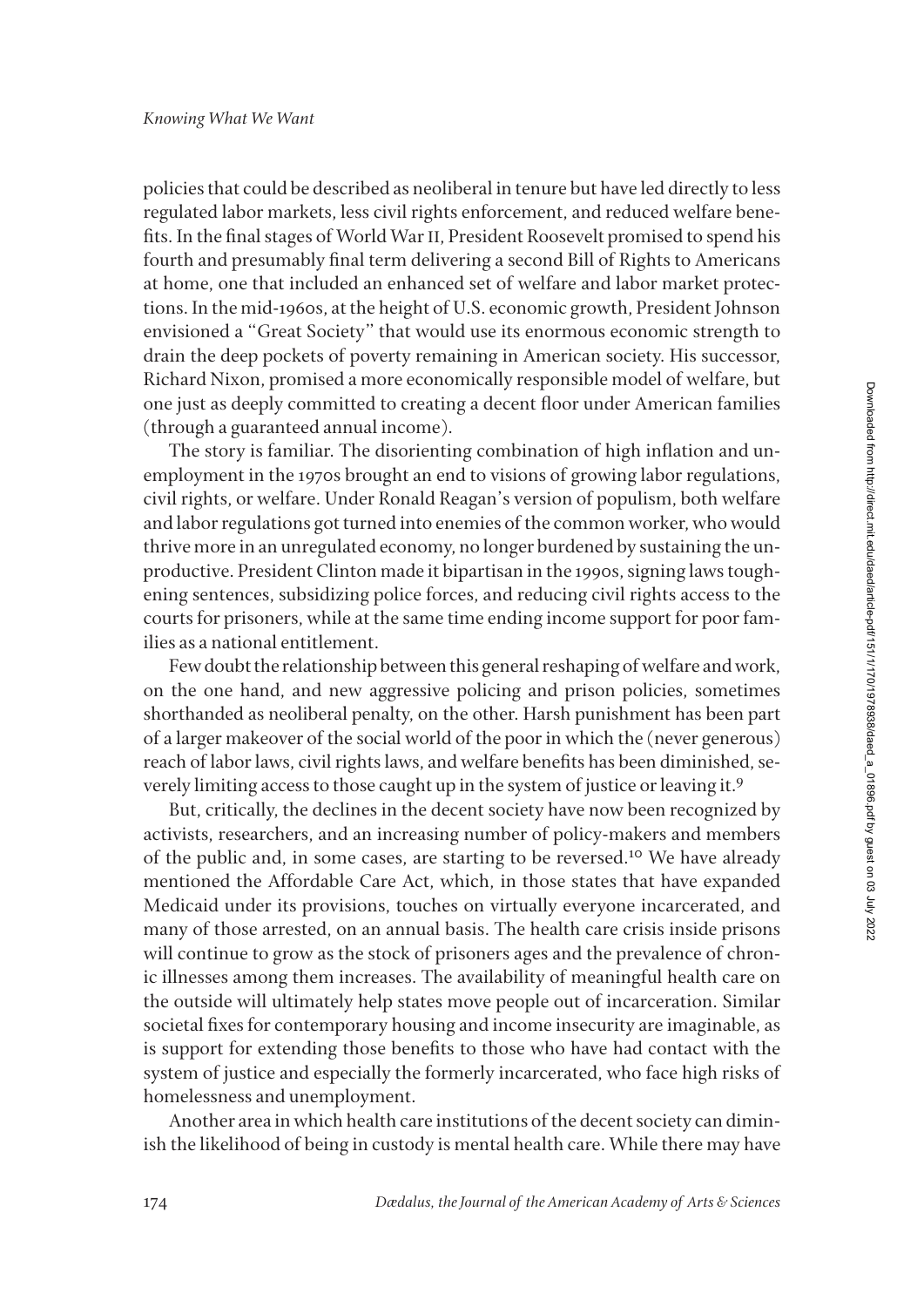been no direct demographic transfer of people from asylums to prisons (different populations in many respects), the loss of confidence in the treatment of mental illness or social denial of its existence (the latter being an extreme version of the former) went along with the incarceration of large numbers of people with symptomatic mental illness. There are plenty of signs today of a rich revitalization of interest and innovation in delivering more-effective community-based mental health care. Again, few today doubt that finding stable housing options in the community is both more dignified and less costly than cycles of jailing, let alone long-term imprisonment for people living with chronic mental illness. And once again, breaking out of the correctional cycle of failure in treating mental and other chronic illnesses will take an enhancement of decent society's efforts to address homelessness more generally on the streets of our largest cities. Outdoor encampments are unsustainable and the opposite of what I call a *condition of dignity*. The Bay Area–with its liberal social policies and high-tech economy as a source of tax revenue–is an ideal place to see what these strategies can amount to.

In short, the decent society never went away. But it shrunk and was stigmatized, and too often its growth was replaced by a system of justice with little commitment to civilized security or assuring the conditions of dignity. Our efforts to reimagine the organs of justice or security need to complement efforts to reestablish and expand access to the decent society–including the labor market, public schools (school closure is a major issue), health care, welfare, and housing–for whole communities whose populations are regularly touched by the system of justice, such as the formerly incarcerated, arrested, and stopped.

We may also need to imagine new forms of welfare targeted to those most disabled by mass incarceration (such as geriatric prisoners who served long incapacitating sentences). Or some kind of prison pension designed to make sure the formerly incarcerated are not homeless and have the resources to sustain their own dignified stay in the community. In the absence of that, we may find a least-eligibility problem with aged former prisoners coming back, as they do in Japan, due to food insecurity and a lack of the rudiments of human life.

The quality of a nation's civilization can be largely measured by the methods it uses in the enforcement of criminal law.<sup>11</sup>

I n trying to name what we should most want from the system of justice, conserving human dignity is not enough and comes too late. Only a system of justice that already strives to deliver its services in ways that accord equal dignity to all can conserve dignity once people are in its custody. This is what I call, following a frequently cited passage from the Supreme Court's decision in *Miller v. Fenton*, a *civilized system of justice*. 12 This phrase also draws on Loader and Walker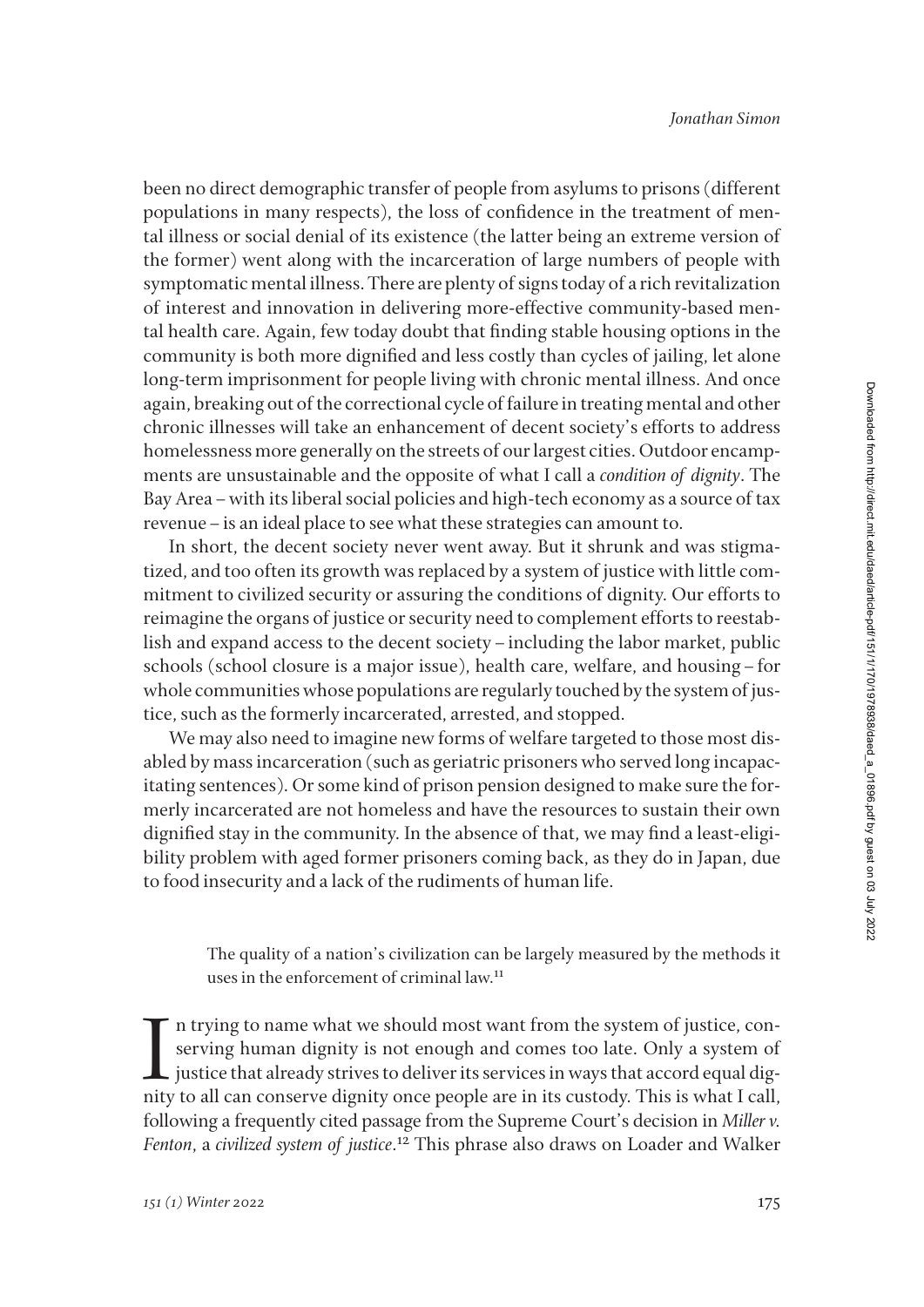who, in their book *Civilizing Security*, begin with two points often overlooked in discussions of security or criminal justice. First, that at its broadest level, security is a thick public good that is vital to a dignified life in society and that actually civilizes people. Second, that too often, security and its agents, such as the police, act in ways that diminish the security and dignity of some people. Loader and Walker suggest we should imagine the role of the state in security as civilizing it, "taming private violence by redirecting the passions that security and threats to it arouse into and through political and legal institutions."13 Loader and Walker argue for a primary role for public security, as opposed to private security, that aims at civilizing the security that it produces.

Civilized state actions also resonate with the Supreme Court's efforts to conserve dignity in prisons. In the first important precedent recognizing both dignity and civilized standards as implicit in the Constitution (and decided in 1958, a mere decade after the Universal Declaration of Human Rights was drafted), the Court explained that the constitutionality of a sentence that involved stripping a person of their U.S. citizenship (for wartime desertion of the military) must be answered by asking "whether this penalty subjects the individual to a fate forbidden by the principle of civilized treatment guaranteed by the Eighth Amendment."<sup>14</sup>

In *Estelle v. Gamble* (1983), an important prison conditions case, the Supreme Court reaffirmed that the Eighth Amendment "embodies 'broad and idealistic concepts of dignity, civilized standards, humanity, and decency.'" They did not rely on dignity per se to find that "denial of medical care is surely not part of the punishment which civilized nations may impose for crime."15

This suggests that civilized security must be considered against what the Court in other Eighth Amendment contexts has called an "evolving standard of decency," one that takes into account the progress made in this and other democracies. The kind of policing, for example, that was tolerable when London-style policing was brought to big East Coast cities in the 1840s and 1850s no longer accords with what a society without slavery and with equal citizenship should aspire to. Yet, a century later, when sociologists studied American policing in the 1960s, they found a reliance on overwhelming and situationally governed force to still be central to policing. Now, another half-century later, too little has changed.

We need only to look at the canon of Supreme Court cases we teach law students to appreciate how uncivilized American policing has become in the era of mass incarceration. For example, take a tactic I witnessed as a "ride-along" participantobserver with Oakland police officers in the 1980s. Police may pull up to and chase residents on the chance that they will reveal criminal activity (by dropping drugs or a gun they are carrying). Until they actually physically contact someone (in the instance I witnessed, by tackling a teenager), the Court held that chasing requires no particularized reason at all: no reasonable suspicion, no probable cause, and no problem.16 Police may also arrest a person for a nonjailable offense, as was the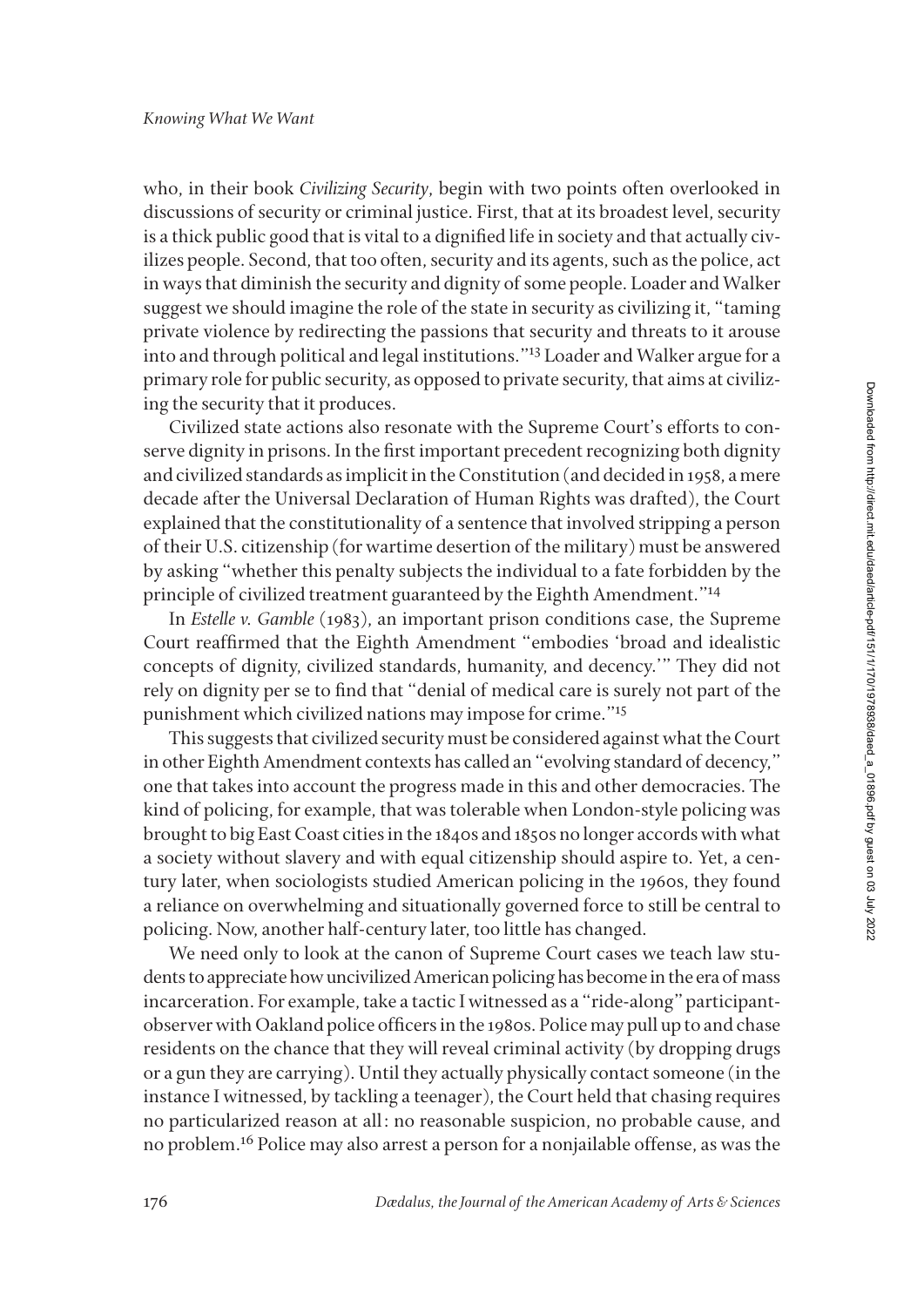case, in *Atwater v. City of Lago Vista* (2010), when a woman with two children in her car was arrested for not having assured that their seat belts were fastened, even though the majority opinion acknowledged the arrest was a pointless indignity.17 Once at jail, even a person arrested for a minor offense may be subject to strip searches that include close examination of the genital and rectal regions.18 In a remarkable dissent to the Supreme Court's decision in *Utah v. Strieff* (2016), Justice Sonia Sotomayor stated that these and other cases send the message to Americans that "you are not a citizen of a democracy but the subject of a carceral state, just waiting to be cataloged."<sup>19</sup>

Cases that reach the Supreme Court are hardly a random sample of police behavior (and police are only one part of our system of justice), but if they establish norms of reasonableness for America's thousands of local law enforcement agencies, we can only take these decisions to be warnings of how uncivilized security may be for millions of Americans.

To civilize security in America will take concerted action by local criminal justice leaders, frontline workers, and social movement–awakened democratic political bodies. *The New York Times* recently highlighted one inspiring example.20 Jean-René Etchegaray, mayor of Bayonne, a French city near the Spanish border, was concerned about the growing population of migrants in his city who were crossing from Spain, hoping to find work in the bigger northern economies of Europe. Most of them were just passing through this town, but they gathered in the town's square to rest while planning their next moves, appearing as a growing problem of homelessness. Rather than join the increasing political demands across Europe to tighten the border and cut off the flow of migrants, this mayor of the political center-right cobbled together different resources, including a former military barracks, some temporary bedding, and donated clothes, and created a hostel-like dormitory and resource center for the migrants to escape the growing cold of winter. The mayor has come under plenty of criticism for allegedly attracting migrants to come or stay in Bayonne, including from a national government that wants to appear tough enough against migrants to head off losses to explicitly anti-immigrant parties of the far right. To the mayor, however, it is a humanitarian obligation that for as long as the migrants remain in his town, they remain in a "condition of dignity." "I don't think I can do less."21

What do we mean by a *condition of dignity*? Let me share a personal story about the first time I heard a demand for dignity and appreciated its urgency and specificity. It was the recorded voice of my father, speaking with his oncologist about an extremely grim prognosis for his metastatic lung cancer. I was actually listening some months after his death, which had come so quickly after the tape was made that I had not used it for its intended purpose of enabling me to advise my father and his wife from afar on how to interpret the medical news they were getting. On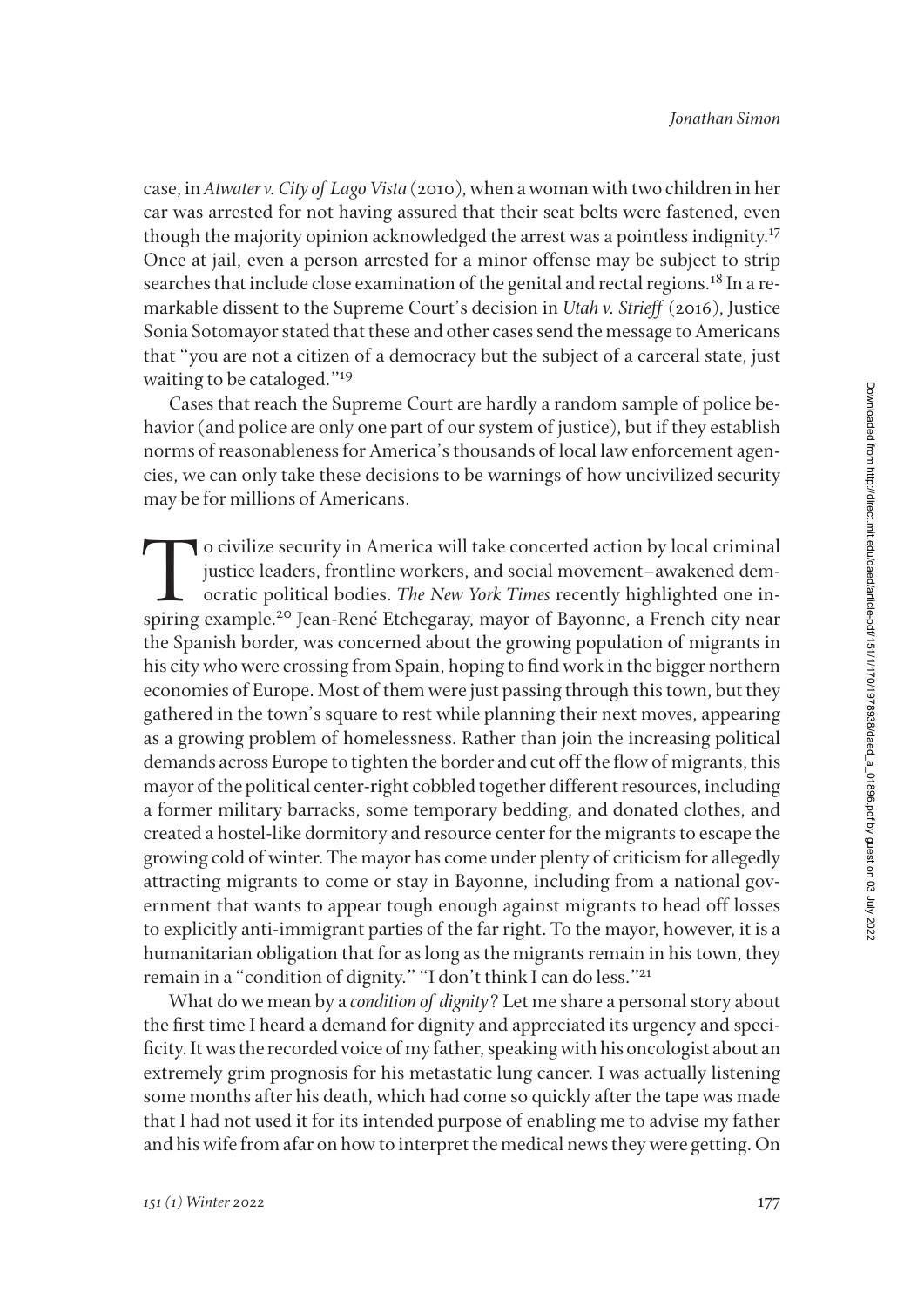the tape, my father, who once gave vivid lectures on the sociology of sex and gender to classrooms of college students, was uniformly monotonic and passive. The doctor was asking him whether he wanted more chemotherapy, none of which was very promising. "I want," my father said, his voice suddenly filling out to his old self, "my dignity." And as I heard it, I knew exactly what he meant and felt. He wanted to make sure that his doctors would still value him as a patient and use their skills not to cure him but to sustain him for as long as possible in a condition of dignity as his body failed.

As a sociologist, he would have appreciated that it was a demand that not just he but tens of thousands of people facing the end of life were making, leading to a revolution in hospice care in the United States in the nearly two decades since my father died in 2000. Dignity is too often treated as a kind of mystical property, but as Mayor Etchegaray aptly put it, a condition of dignity for as long as a person is in your jurisdiction is a very concrete, practical framework that includes housing, bedding, medical care, and hope.

Studies of the formerly incarcerated, including Bruce Western's recent study of reentry, underscore the extreme precarity that faces people returning from prison.22 Assuring conditions of dignity for reentering citizens is a key priority, but it will not be sustainable if it is not aligned with the effort to revitalize the decent society discussed above.

An inside-out effort will be needed to civilize security in the United States. In our highly fragmented system, police, parole, courts, and corrections cannot generally control the inputs that determine who ends up in their custody (although police can more than most of the rest of the system actors). What they should be able to control is the ability to provide those in the custody of the state with a condition of dignity, and if not, they should consider forms of loyal rebellion.

Reimagining criminal justice institutions and practices in the United States through the lens of human dignity is a task that will fall to state and local governments, state courts, and social movements. That scale and location of change suggest leveraging the relationship between three different streams of policy and politics: a decent society, a civilized system of justice, and a condition of dignity. Meaningful reform to the landscape of security institutions after mass incarceration will require continued revitalization of the decent society and institutions of modern governance, like regulated labor markets with rights, civil rights law enforcement, and broad welfare institutions. Those seeking legislation for a more civilized security should consider specific reforms designed to diminish some of the barriers that "hidden sentences" and discrimination of other kinds often place in front of people who have arrests, convictions, or incarcerations on their record in accessing labor markets and welfare benefits.

The system of justice itself is one of those welfare institutions. Being secure against physical and emotional violence is a precondition for a life of equal dignity,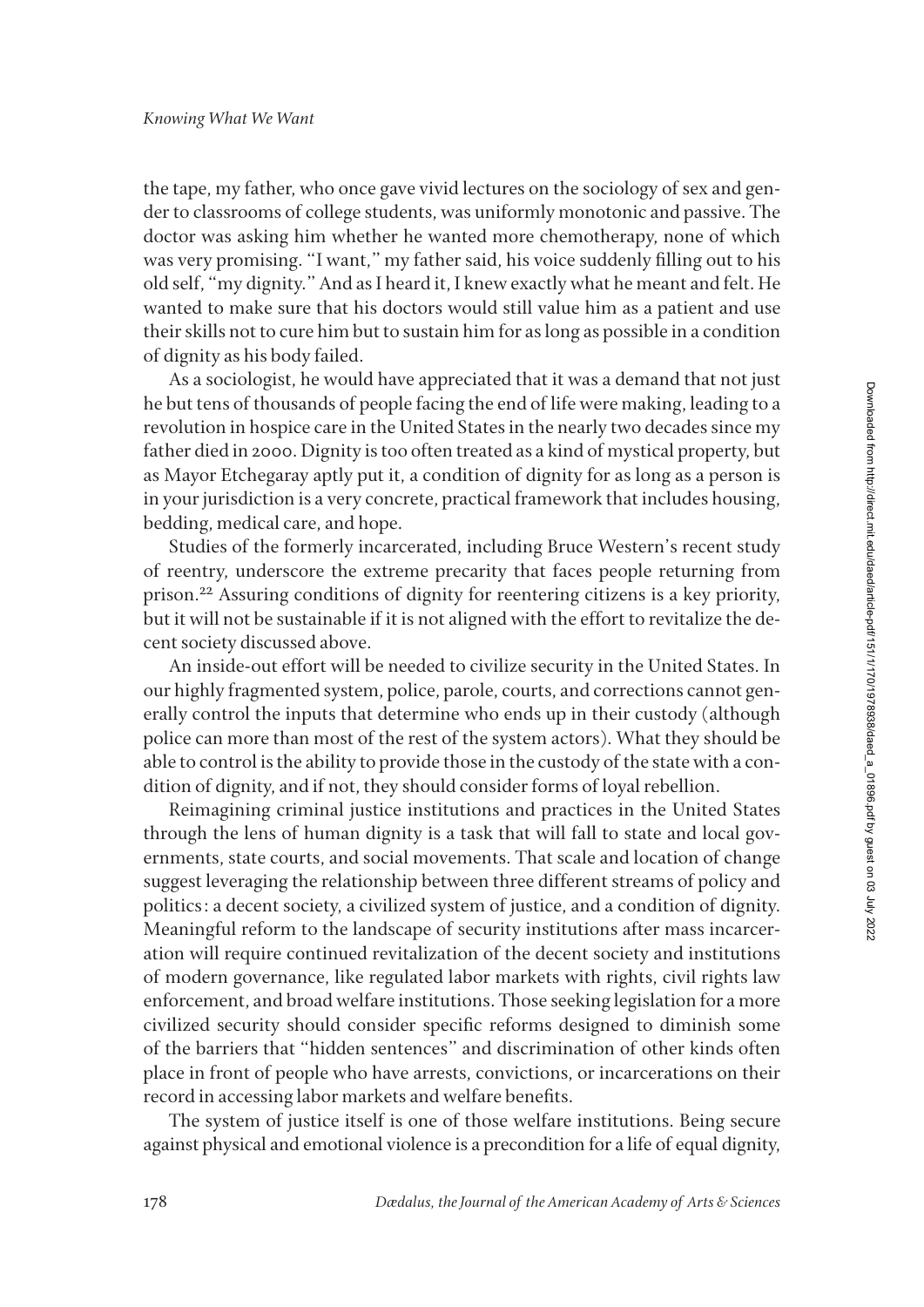but the current system of justice achieves security gains for some at the expense of insecurity for others. A decent society should achieve security through civilized means and institutions that prioritize civility. Taking our identity as a decent society seriously may require abolishing (or at least transforming) parts of our historically accumulated systems of justice and security because they simply are not civilized according to contemporary standards, including racialized automobile stops, aggressive stop-and-frisk tactics, routine strip searches in jails and prisons, long-term solitary confinement, and the death penalty, whether by lethal injection or through old age or untreated illness in prison. Finally, at the level where it really matters, inside the custody of the system of justice, the question must be what is necessary to assure the "condition of dignity" during a person's stay of whatever length, from a few minutes in a Terry stop to decades in prison.

## about the author

**Jonathan Simon** is the Lance Robbins Professor of Criminal Justice Law at the University of California, Berkeley School of Law. He is the author of *Mass Incarceration on Trial: A Remarkable Court Decision and the Future of Prisons in America* (2014), *Governing through Crime: How the War on Crime Transformed American Democracy and Created a Culture of Fear* (2007), and *Poor Discipline: Parole and the Social Control of the Underclass* (1993).

## **ENDNOTES**

- <sup>1</sup> *Brown v. Plata*, 563 U.S. 493 (2011), https://supreme.justia.com/cases/federal/us/563/493/.
- <sup>2</sup> The Fourteenth Amendment is America's human rights charter. Like all such modern charters, it came only after the most horrendous bloodletting humans had seen, for the first time photographically: the U.S. Civil War. Beginning in the mid-twentieth century, the Supreme Court used its "incorporation" doctrine to hold the criminal procedure provisions of the Bill of Rights (the Fourth, Fifth, and Sixth Amendments) applicable to the states through their incorporation into the ideal of due process guaranteed against the states by the Fourteenth Amendment. During its 2018–2019 term, the Supreme Court added to the specificity of that charter by "incorporating" the "excessive fines" clause of the Eighth Amendment in *Timbs v. Indiana* 586 U.S. \_\_\_, 139 S. Ct. 682; 203 L. Ed. 2d 11 (2019).
- <sup>3</sup> Jonathan Simon, *Mass Incarceration on Trial: A Remarkable Court Decision and the Future of Prisons in America* (New York: New Press, 2014).
- <sup>4</sup> We could keep asking, but as I will sketch below, the Supreme Court will first have to undo a great deal of bad case law that authorizes uncivilized policing incompatible with respect for human dignity.